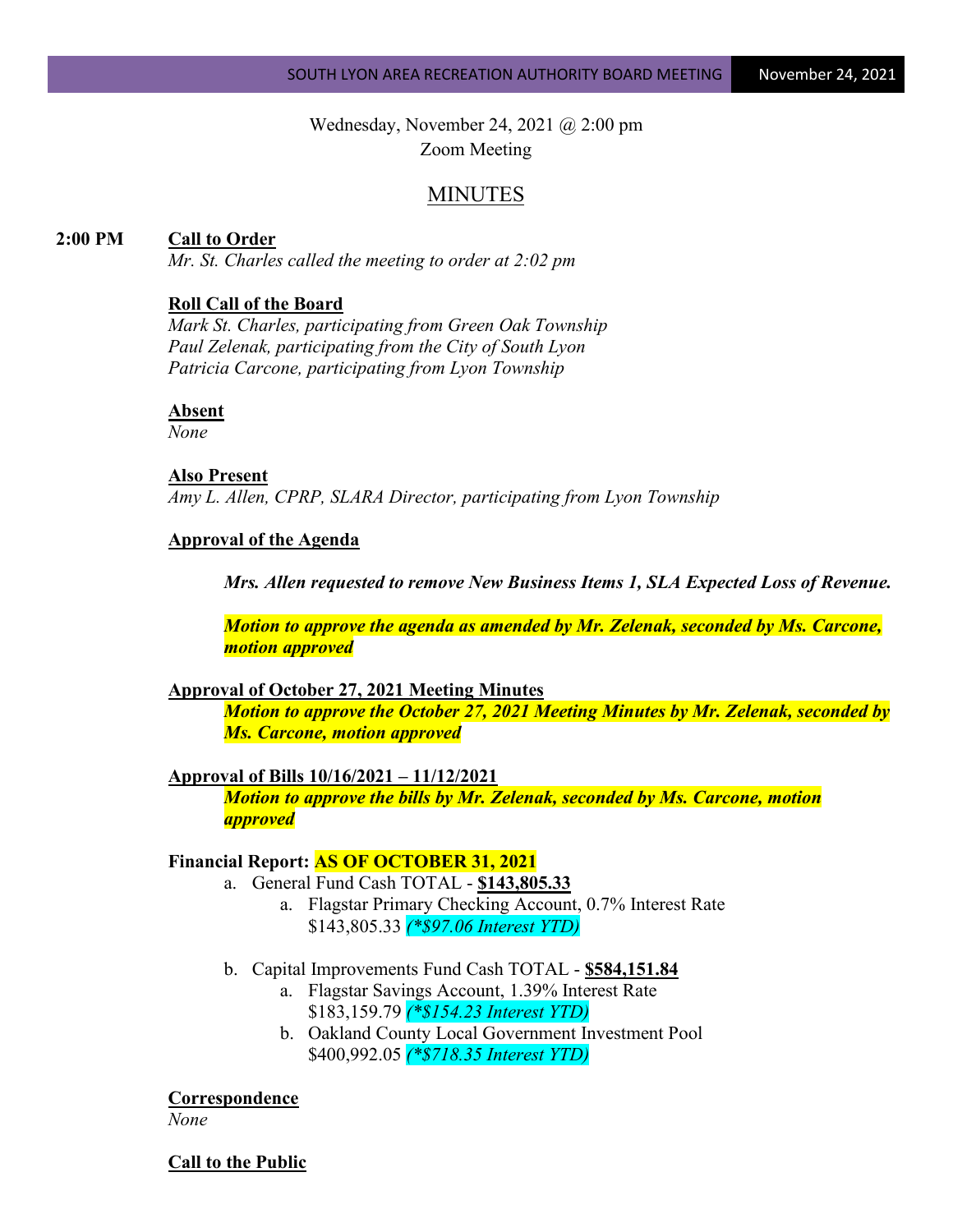*None*

### **I) Old Business**

# **1. SLARA Office Updates**

# **a. Directors Memo**

*Please see memo.*

*Mrs. Allen shared her Letter of Resignation with the board. The board requested that Mrs. Allen set up a Board Special Meeting for Thursday, December 9<sup>th</sup> at 2:00 pm via Zoom so that a status update can be given on staffing and programming.*

*Mr. Charles and Ms. Carcone wished Mrs. Allen good luck in her employment search and thanked her for her service to SLARA over the past years. Mrs. Allen stated she appreciated all the support that the board has shown her over the years and wishes nothing but the best for SLARA as it moves forward under new direction. Mrs. Allen has enjoyed her time at SLARA but feels that it's time for her to leave the recreation field and investigate new employment opportunities.* 

# **b. Recreation Coordinator (Enrichment Focus) discussion**

*The board requested that Mrs. Allen communicate final decisions on the position salary and benefits.*

#### **2. Aquatics Supervisor Update**

*Mrs. Allen will be presenting the board with a job description for an Aquatics Coordinator full time position. The South Lyon Schools have made SLARA aware that the pool construction will now be postponed an additional year. This means that a full-time staff member will be needed in the new year.*

### **II) New Business**

### **1. SLA Expected Loss of Revenue**

*Items was removed form agenda.*

# *Mrs. Carcone left the meeting.*

#### **1. South Lyon DDA Farmers Market Contract**

*Mr. Zelenak requested that Mrs. Allen send an email to Mr. Mack letting him know about her resignation and ask him how he would like to proceed with the Farmers Market contract.*

### **2. Board member comments**

*Mr. Zelenak reiterated that he would like Mrs. Allen to immediately send the board a copy of her Letter of Resignation, the job descriptions for the Director, Aquatics and Enrichment Coordinators and would like a status report stating the current staffing at SLARA along with a listing of responsibilities for each person and a listing of upcoming programs and who will be responsible for what.* 

*Mr. St. Charles stated that the Township is dealing with some COVID and Flu cases and is going back to a mask mandate for employees and visitors. He also wished everyone a happy holiday.*